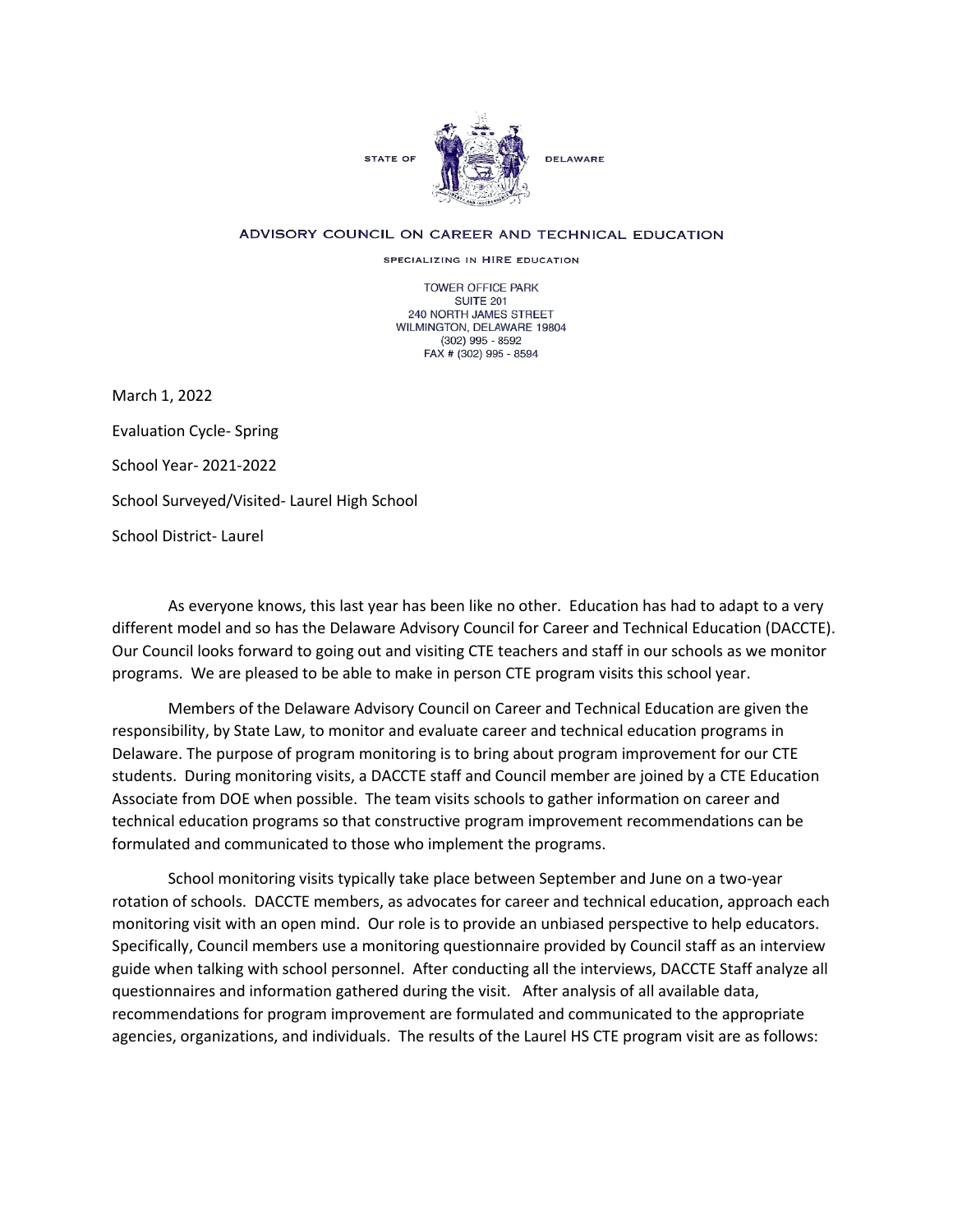• 4 teachers were interviewed, and 4 surveys were completed. 7 unduplicated contacts.

| Survey/Interview<br>Question   | Data shows<br>this area is<br>being met | Data shows<br>this area<br>needs more<br>focus | Data is<br>inconclusive | <b>Notes</b>           |
|--------------------------------|-----------------------------------------|------------------------------------------------|-------------------------|------------------------|
| Pathways have                  |                                         |                                                |                         |                        |
| sequenced courses              |                                         |                                                |                         |                        |
| Pathways are approved          |                                         |                                                |                         |                        |
| through DOE                    |                                         |                                                |                         |                        |
| English, Math, Science,        |                                         |                                                |                         |                        |
| Social Studies Integration     |                                         |                                                |                         |                        |
| into CTE coursework            |                                         |                                                |                         |                        |
| <b>Facilities</b>              |                                         |                                                |                         |                        |
| <b>Instructional Supplies</b>  |                                         |                                                |                         |                        |
| and Materials                  |                                         |                                                |                         |                        |
| <b>Instructional Equipment</b> |                                         |                                                |                         |                        |
| and Technical Support          |                                         |                                                |                         |                        |
| Advisory Committee in          |                                         |                                                |                         |                        |
| place and supporting CTE       |                                         |                                                |                         |                        |
| programs                       |                                         |                                                |                         |                        |
| CTSO available and             |                                         |                                                |                         |                        |
| participating in Local,        |                                         |                                                |                         |                        |
| State, Regional, and           |                                         |                                                |                         |                        |
| <b>National Level</b>          |                                         |                                                |                         |                        |
| <b>Work-Based Learning</b>     |                                         |                                                |                         | <b>WBL Coordinator</b> |
| Opportunities                  |                                         |                                                |                         |                        |
| Pathways prepare               |                                         |                                                |                         |                        |
| students for entry level       |                                         |                                                |                         |                        |
| positions after HS             |                                         |                                                |                         |                        |
| (credentialing, etc.)          |                                         |                                                |                         |                        |
| Career Pathway                 |                                         |                                                |                         |                        |
| <b>Selection Process</b>       |                                         |                                                |                         |                        |
| <b>Education Plans contain</b> |                                         |                                                |                         | Surveys report         |
| Career Pathways                |                                         |                                                |                         | mostly unknown         |
| Programs receive               |                                         |                                                |                         | Most staff report      |
| Federal/State funding          |                                         |                                                |                         | unknown funding        |
| (Perkins/509)                  |                                         |                                                |                         | amounts                |
| <b>Budget</b>                  |                                         |                                                |                         |                        |
| Availability/Development       |                                         |                                                |                         |                        |
| 3 Year Budget/Long             |                                         |                                                |                         |                        |
| <b>Terms Planning</b>          |                                         |                                                |                         |                        |
| Demographics of                |                                         |                                                |                         |                        |
| classroom represent            |                                         |                                                |                         |                        |
| demographics of school         |                                         |                                                |                         |                        |